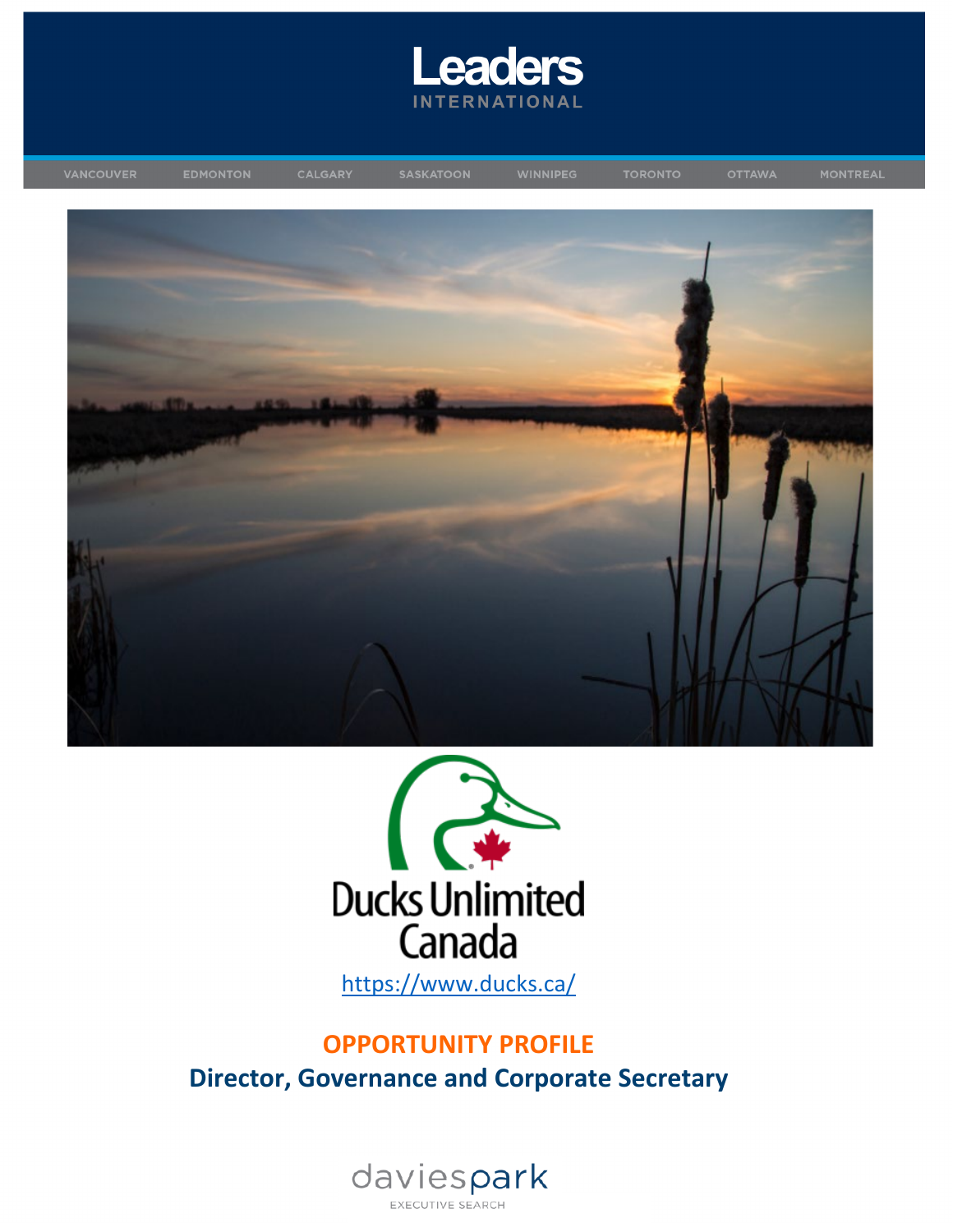### **ABOUT DUCKS UNLIMITED CANADA**

Ducks Unlimited Canada (DUC) is a passionate community of people who believe that nature is the foundation of strong communities, a prosperous economy and a sustainable future that supports the hopes and dreams of the next generation. Together, we conserve and restore some of the most valuable and threatened landscapes on the planet.

### Nature is diverse. So are we.

When nature is diverse, the Earth thrives. When our organization is diverse, people thrive. That's why Ducks Unlimited Canada is building a culture where everyone is welcome.

We believe a variety of cultures, identities and beliefs enriches our environment. We believe innovation is enhanced through diversity and inclusion, and this in turn allows all of us to grow and prosper.

We commit to making Ducks Unlimited Canada a place of belonging for all people, united in conservation.

Our Mission *-* To conserve, restore and manage wetlands and associated habitats for the benefit of North America's waterfowl. These habitats also benefit other wildlife and people.

Our Vision - Clean water and healthy wetlands for all waterfowl, wildlife and people.

### Our Values

Science - We believe good decisions are informed by science. We're committed to advancing conservation through pioneering and pragmatic research.

Passion - We believe that effective and meaningful conservation is rooted in deep, personal connections to the natural world.

Diversity and inclusion - We believe in the transformative power of engaging many different perspectives. The need for nature connects all people.

Collaboration - We believe we're strongest together, working in partnership with all who live and work on the landscape.

Integrity - We believe in upholding the trust placed in us by adhering to the highest moral and ethical principles.



### **THE OPPORTUNITY**

Reporting into the CFO, the Director, Governance and Corporate Secretary (Director), is responsible for all aspects of corporate involvement in legal or quasi-legal matters. This includes corporate governance, registrations, bylaws, resolutions, lotteries and gaming, insurance, real estate, environmental law, contracts, policies and procedures. The Director provides research and interpretation of statues and case law on a national and provincial basis. They will conduct training sessions for staff on contract, liability, easements and other real property matters. The Director acts as staff liaison for the Governance Committee and is the DUC staff member responsible for ensuring compliance with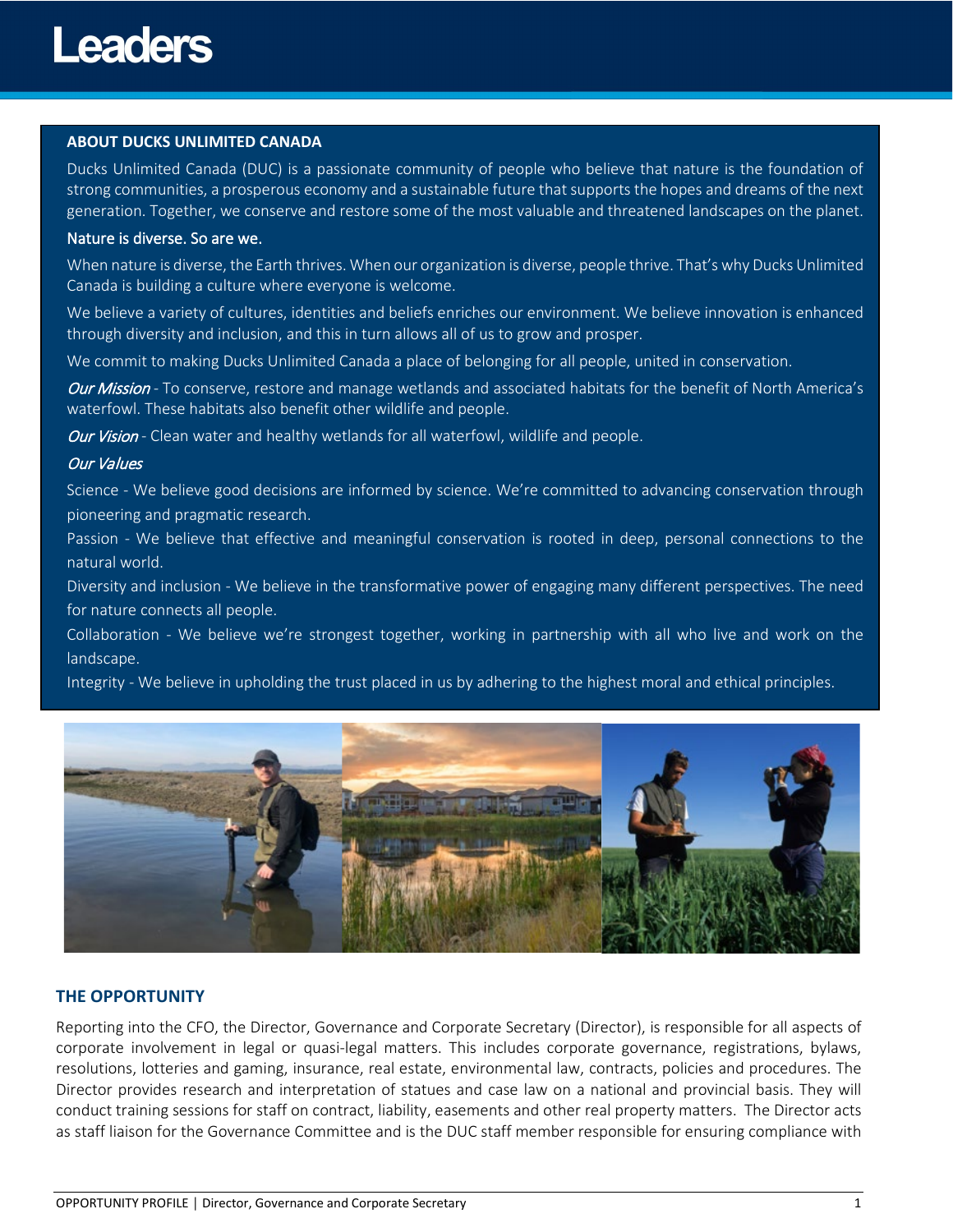### **Leaders**

the governing legislation, articles of incorporation, by-laws, and governing policies for DUC. The Director ensures proper governance procedures are followed during board meetings.

In addition, the Director ensures the organization follows the policies and procedures for proper governance. They support the Board and the many committees to ensure that DUC is being governed effectively. They support Board members by providing necessary support, training, and guidance as it relates to updating the articles, by-laws and governing policies.

The Director ensures all corporate filings are maintained and up to date. They also ensure Corporate Agendas follow schedules and reviews the agendas to ensure compliance with above areas for the DUC Board meeting as well as other Board Committees. The Director reviews maintenance of the corporate record through official minutes of these meetings by the Executive Assistant and has various oversight responsibilities.

The location for this position is flexible in either Calgary, Edmonton, Toronto, Winnipeg, or Vancouver. Some travel will be required.

### KEY OPPORTUNITIES & CHALLENGES

The Director will need to work effectively with the Board, Leadership team and staff to ensure that DUC continues to respond to the ever-unfolding Covid19 pandemic and strategically planning for current and future challenges. In addition, key areas of focus include but are not limited to:

- Help to ensure the Governance and Committee structure is reviewed and is serving the best interests of the organization.
- Build and establish strong and positive working relationships with Board members. Create a positive culture with the Board that inspires collaborative and inclusive connections which enables DUC to achieve its mission and vision.
- Ensure that resources are leveraged effectively to manage all legal and contract matters DUC is championing.

### KEY ROLES & RESPONSIBILITIES

### **Corporate Leadership and Culture**

- Collaboratively and respectfully work with and support the Executive Leadership Team in the provision of corporate leadership that delivers the Board's priorities and reflects the values of the organization's cultural commitments.
- Apply critical thinking to the strategic oversight, risk management and decision-making processes of the organization.
- Develop and implement proactive strategies, anticipate and identify legal challenges that help protect the interests of DUC and to reduce exposure to legal risks.
- Provide strategic advice, formal and informal education and awareness to the Executive Team and the Board regarding legal issues, how to approach them and how to mitigate exposure.
- Bring matters of high urgency and sensitivity to the attention of the Executive Leadership Team, along with recommended solutions.
- Communicate complex legal concepts and advice in plain language.
- Oversee the development and drafting of bylaws, policies and procedures on a wide variety of topics impacting DUC.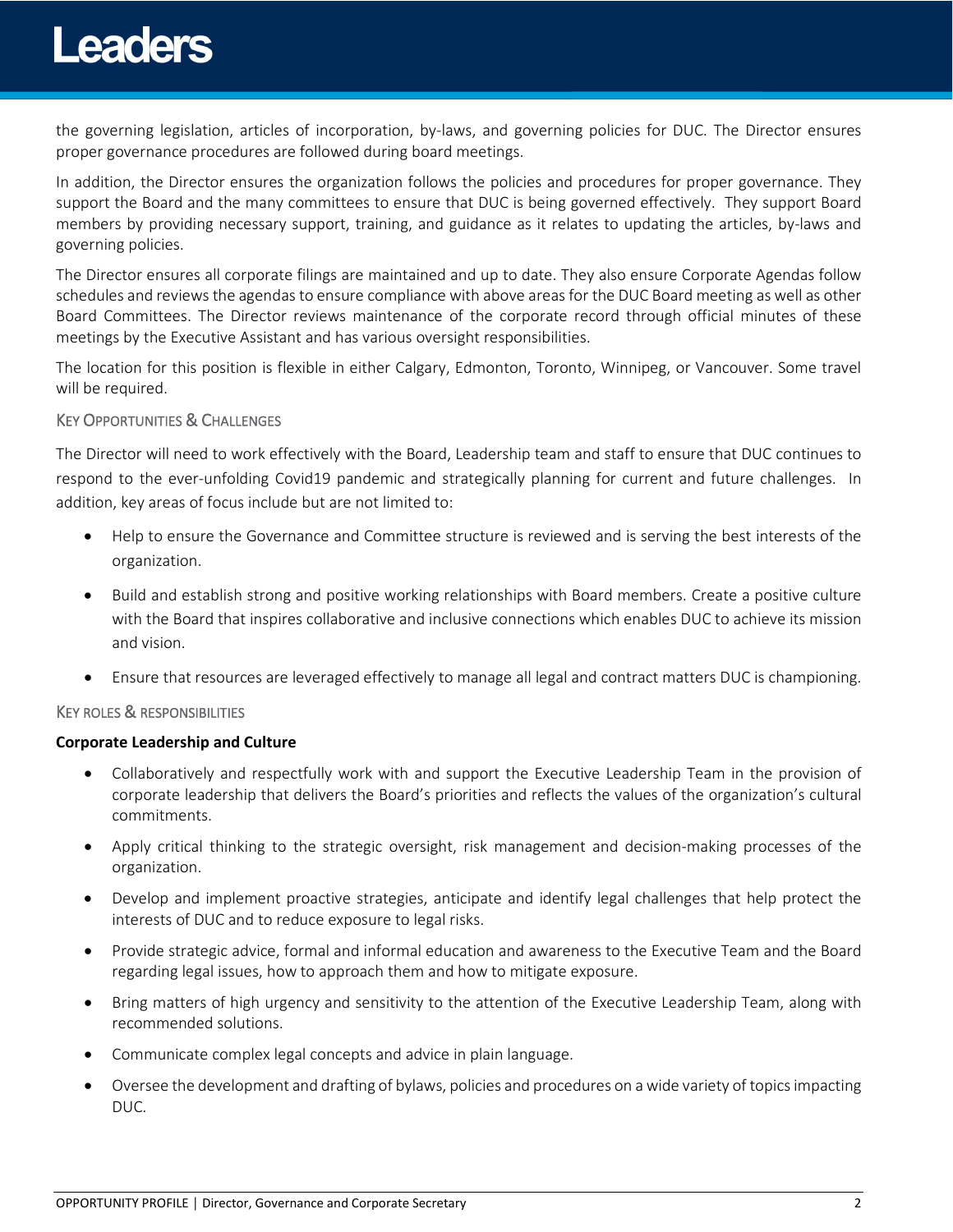## **Leaders**

- Build a deep understanding of the overall corporate activities, direction and priorities, translating this into DUC's strategies and priorities. Responsible for interpretation and application of legislation, articles of incorporation, by-laws and governance policies for the organization.
- Maintains current knowledge of applicable federal and provincial laws and accreditation standards, to ensure organizational adaptation and compliance.
- Conversant with conservation easement legislation across country and land trust alliance standards and practices. Conversant with real property law and land interests across the country.
- Provides business guidance and advice towards development of contractual relationships with other parties.
- Reviews licenses, contracts, easements, legal claims, settlement proposals, employee legal issues, insurance contracts and coverage, planned giving opportunities, environmental law issues, aboriginal law issues, charity law issues and corporate law issues.
- Assists staff in the overall development and maintenance of contractual arrangements with outside businesses and third parties.
- Maintains current knowledge of applicable federal and provincial privacy laws and accreditation standards, and monitors advancements in information privacy technologies to ensure organizational adaptation and compliance.
- Works with legal counsel and management, key departments, and committees to ensure the organization has and maintains appropriate privacy and confidentiality consent, authorization forms, and information notices and materials reflecting current organization and legal practices and requirements.

### Governance and Board Activities

- From a governance perspective, is responsible to the President and Chair of the Board of DUC while being directly accountable to the CEO.
- Liaison with the Governance Committee and development of policies and material for Committee's review and approval.
- Staff liaison for the DUC Governance Committee.
- Responsible for reviewing the official record (minutes) for the DUC Board meetings by the Executive Assistant, the DUC Annual General Meeting of members as well as meetings of the Governance Committee.
- Responsible for the DUC Directors Manual and the official archives, assists in drafting resolutions. Supervises the governance content of meetings and conferences.
- Alerts President to any problems or issues affecting the Board and important staff/management issues. Provides initial orientation to new Board members; particularly to new Officers who are elected every two years.
- Monitors the actions of Board members to ensure they are operating within Board policy (policy, by-laws, legal).
- Will attend a minimum of three out-of-town Board meetings at various locations in North America. Has an active role in maintaining the Directors Manual and assisting the Executive Assistant in building a training/development program for board Members.

### **THE PERSON**

QUALIFICATIONS & EDUCATION REQUIREMENTS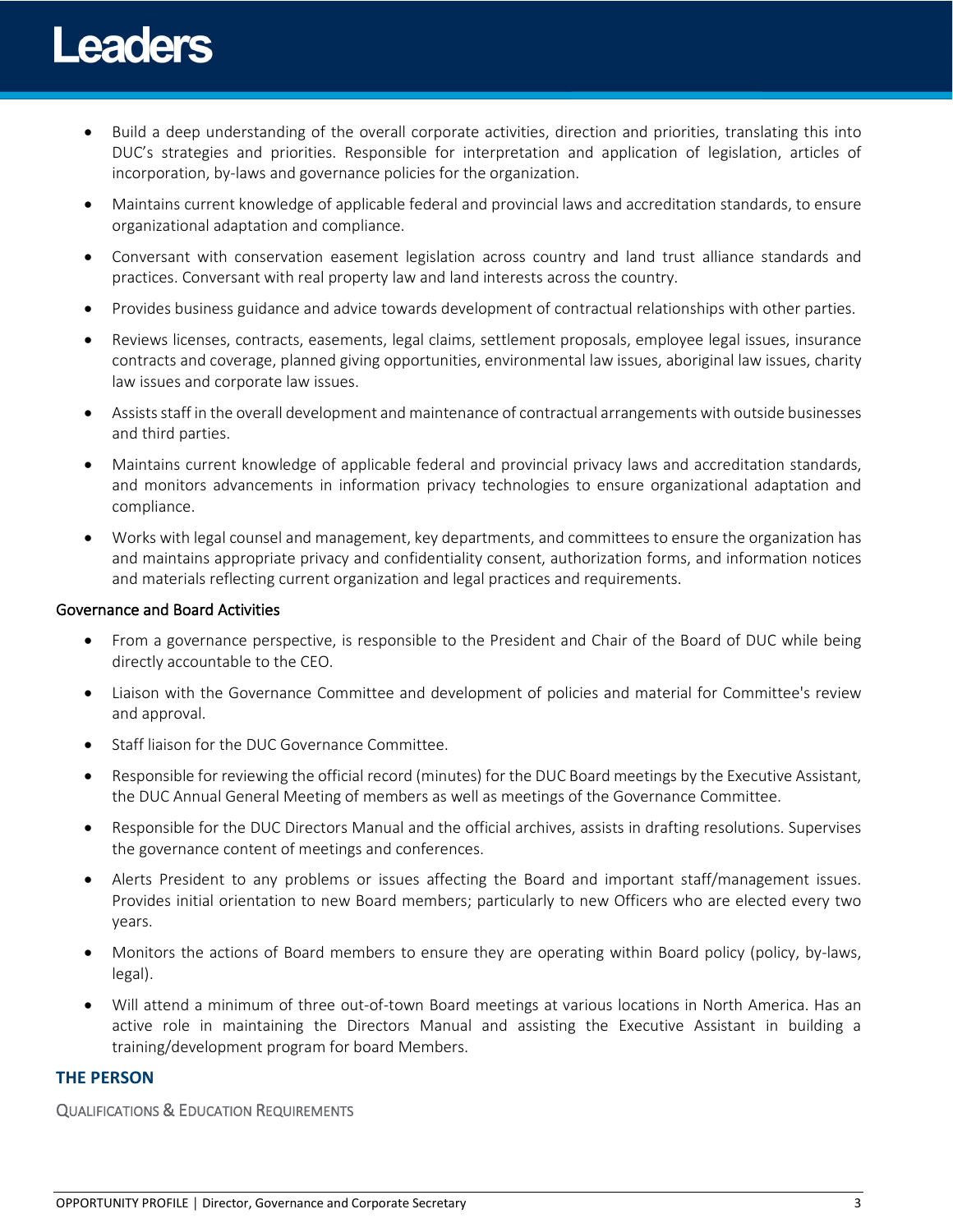

The ideal candidate will possess relevant academic preparation, with a graduate credential being required (MBA, MPA, Master of Laws, etc.) A law degree would be seen as a strong asset. In addition, the ideal candidate will have proven accomplishments in the following areas:

- Progressively responsible senior leadership experience managing a team in a complex and multifaceted organization.
- Extensive experience applying leadership principles with stakeholders, clients and staff members from both operational and corporate perspectives.
- Demonstrated experience leading and managing change, building organizational talent and empowering resources to achieve outcomes.
- Significant experience managing teams accountable for providing advice and direction related to politically sensitive and complex issues.
- A track record of seeing the bigger picture and advising on impacts of future decisions.
- A breadth of legal knowledge across a variety of fields, with specific expertise in environmental law, real estate law, settlement proposals, employment and labour law.
- Ability to use the consultative process to develop solutions or strategies in an environment with a variety of needs.
- Experience acting as a key advisor in an organizational environment is desirable.
- Political awareness (ability to read and understand the political / strategic environment).
- Demonstrated knowledge of long-term financial management and strategic business planning.

### KNOWLEDGE, SKILLS & ATTRIBUTES

Visionary Leadership Skills – A systems thinker who understands the broader context and how their area contributes to the overall organizational goals. Committed to achieving results with a positive, professional and solution-oriented attitude. Can effectively communicate the vision, mission and expectations to all levels within the organization as well as internal and external stakeholders. Maintains a steadfast culture. Uses a practical and common-sense approach. Recognizes that multiple perspectives should be applied to complex issues.

Stakeholder Relationships – Effectively builds relationships with a wide variety of stakeholders both internal and external to the organization. Flexible and adaptable while demonstrating a positive attitude. Diplomatic with welldeveloped negotiation skills. Strong stakeholder management skills to build and maintain relationships in the community. Talks openly with others, establishes expectations, holds self and others accountable, supports group decisions, shares credit, builds enthusiasm for goals and resolves conflict appropriately and respectfully.

Communication Skills – Possesses excellent verbal and written communication skills, as well as active listening skills. Equanimous; has a professional approach and demeanor. Maintains an individual's dignity and self-worth during all interactions. Demonstrates the ability to deal with conflict effectively in a diplomatic and professional manner. A strategic communicator who can modify approach depending on the audience.

Politically Astute – Knows and understands legislative and regulatory processes and has an intuitive ability to read the political implications of recommendations and actions; ability to remain neutral, objective and consider issues on their own merit as well as offer opinions, as requested. Has the ability to deal effectively with people from other municipalities, levels of government, provincial partners as well as outside parties such as the media.

Problem Solving & Judgment – Ability to assess options and implications to identify problems and solutions. Ability to make decisions and provide direction on complex and emerging issues that may have political, community or administrative implications. Comfortable operating in an ambiguous environment.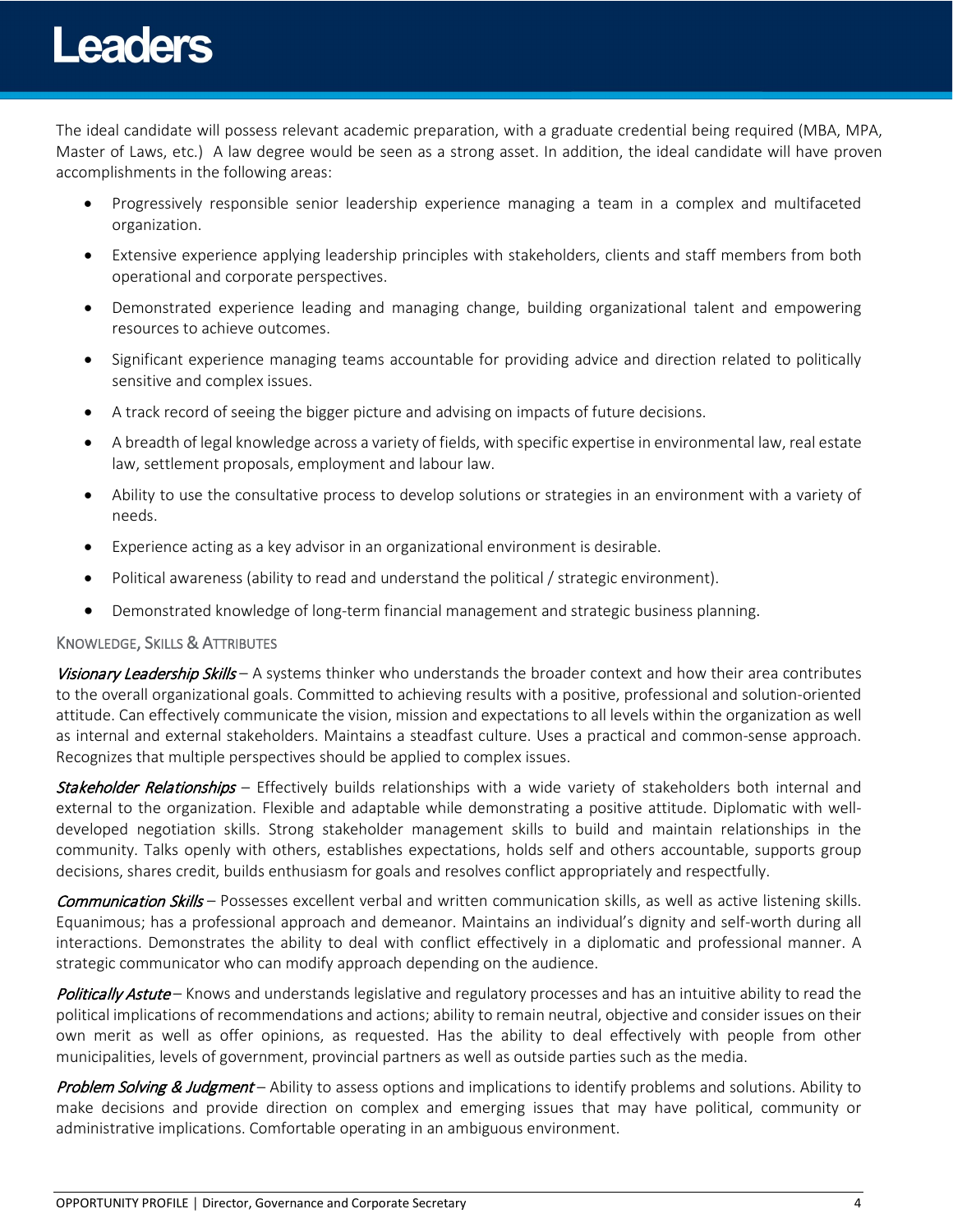

Demonstrates Character — Demonstrates integrity, ethics, responsibility, character and virtue; has a developed personal and progressive value system based on a high sense of integrity and desire to treat others with respect and dignity. Has a strong personal drive and leads with energy and passion.

Courage — Steps up to address difficult issues, saying what needs to be said; champions an idea or position despite dissent or political risk; faces difficult issues and supports others to do the same; translates position into actionable feedback.

Collaborative Networker – A collaborative leader who understands that involving others leads to better outcomes. Promotes and enables cooperation across the organization. Anticipates, understands and responds to the needs of the various internal and external stakeholders to meet or exceed their expectations within the organizational parameters.

Diversity and inclusiveness – Fosters a diverse, inclusive and respectful environment that seeks different points of view, is mindful of biases and considers a gender-based analysis plus lens. A leader who empowers staff by respecting and appreciating what makes them different, in terms of age, gender, ethnicity, religion, disability, sexual orientation, education, and national origin. A commitment to equity, diversity and inclusion and its value in the organization's culture.

Creativity and Innovation – Able to cultivate and nurture innovative, collaborative partnerships with external agencies, levels of government, business partners, community organizations and the Board of Directors. Develops new insights into situations; questions conventional approaches; encourages new ideas and innovations; designs and implements new, cutting-edge programs/processes. Has a focus on continuous improvement.

Risk Manager – A calculated risk taker. Demonstrated ability of identifying, monitoring and managing key risks in an organization. Ensures any risks and/or challenges that impact the organization or service delivery are appropriately identified and mitigation plans developed.

**Customer Service** – Helps define a service delivery process and implements changes to improve on the quality of results. Has functional and operational knowledge of all key service areas under their portfolio. Recognizes the value of operational planning and technology integration in providing customer service. Ensures customer needs are identified and addressed; ensures appropriate consultation with all stakeholders is timely, cost effective and of quality service.

### **COMPENSATION**

A competitive compensation package will be provided including an attractive base salary and excellent benefits. Further details will be discussed in a personal interview.

### **FOR INFORMATION PLEASE CONTACT**

#### Ardyce Kouri and Cecilia Oteiza Ayres

Leaders International Executive Search Suite 501 Fox One 10226 – 104 Street Edmonton, AB T5J 1B8

Phone: 780-420-9900

Email: [Edmonton@Leadersinternational.com](mailto:Edmonton@Leadersinternational.com)